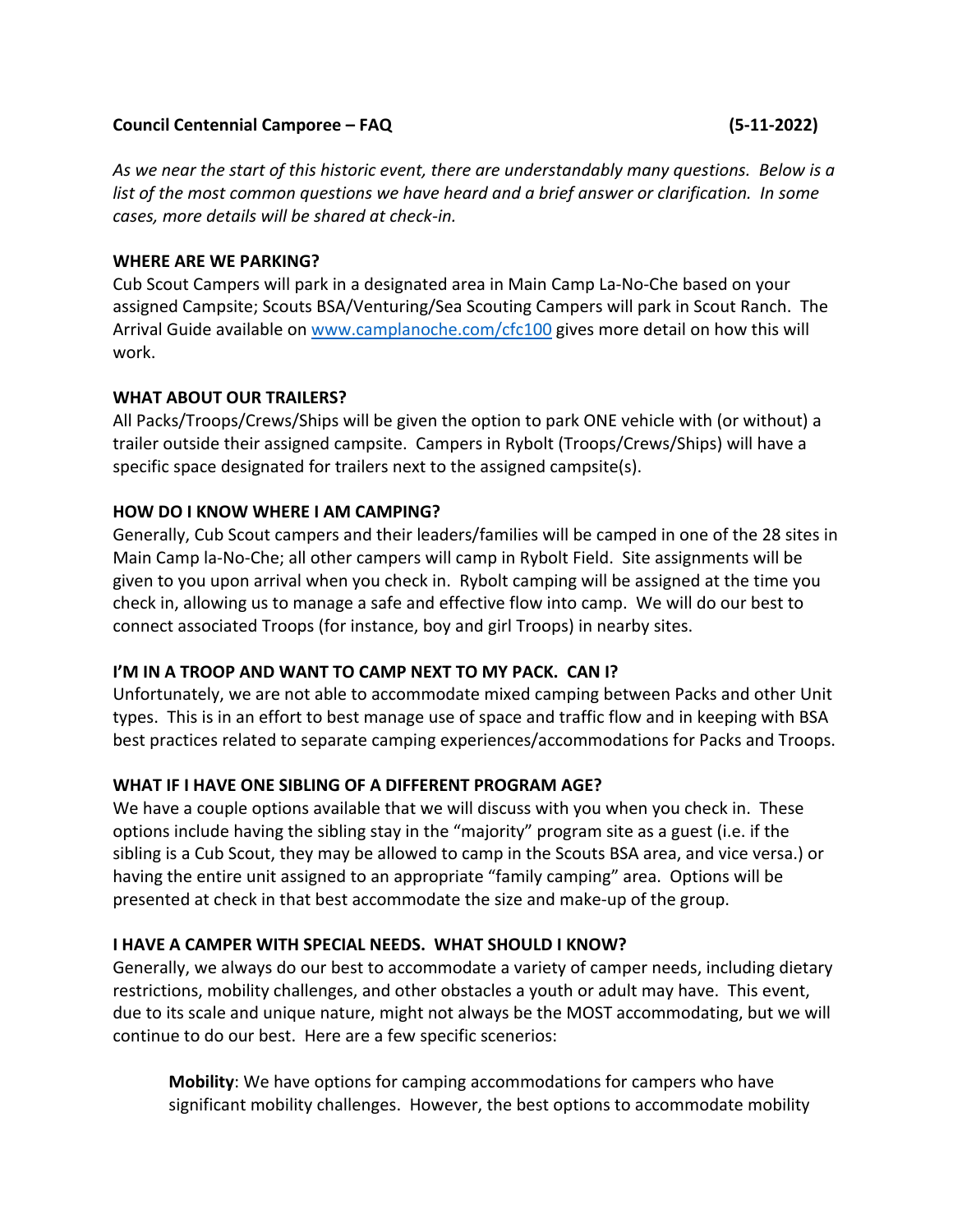may require the camper to camp in a separate area from the rest of their Pack/Troop/Crew/Ship. We will review these options with campers upon arrival and match the need with the best fit. We will also continue to support the opportunity for vehicles with an officially issued Handicap placard or license plate special parking rights. While we cannot allow campers to drive throughout camp during the day, bussing services will be offered between select places to help support everyone's needs.

**CPAP (or other medical power need):** Similar to mobility challenges, we have some accommodations available that will give tent campers access to reliable overnight power to keep CPAP and other medically-required devices operational. However, these again may require an individual in need to camp in an area separate from their Unit.

**Special Sensitivities to Sound/Light:** While most programs will not present much concern here, there are certainly some general things to keep in mind. The scale of this event will mean that camping areas and program areas may be busier (and louder) than other weekends. Specific offerings, such as the shooting ranges and the evening fireworks display, may present unique challenges for folks with these sensitivities. It is advised that campers take this into consideration as they plan and pack. Some campers are already considering things like ear plugs or headphones as a mitigation strategy. Talk to the event Program volunteers if there are reasonable accommodations that we might make to better serve Scouts in need and we will do our best to facilitate.

**Dietary Needs:** For those who have ordered meal options, we are taking your dietary needs into consideration. Our Food Service staff has prepared for several common needs, including allergies, gluten sensitivity, vegetarian/vegan campers, etc. If you have ordered food options, you will receive a Meal Ticket at check in that will indicate the pre-listed need. Show this at the dining areas when picking up your meal and Food Service staff will accommodate. For those who did not order food service, our concessions available for purchase will have some flexibility but cannot guarantee meeting the needs of everyone. When in doubt, coming prepared with some of your own food (even to supplement) is a good practice.

If you are concerned about a camper's needs being met (whether your own or one of your Scouts/leaders) please e-mail camplocal@camplanoche.com and one of our team members will follow up.

### **SPEAKING OF FOOD, I DIDN'T ORDER FOOD SERVICE. CAN I STILL GET IN ON THAT?**

Unfortunately, the May 6 deadline was a firm one; we began ordering food supply within an hour of closing the form. Due to some supply challenges, we have to order very carefully to ensure timely delivery of the necessary products. For these reasons, we cannot sell additional meal plans on site. However, we will have a concession area in both Main Camp (at Trading Post) and Rybolt (one side of dining tent) which will provide a selection of meals and snacks and a reasonable price. That being said, if you did not order meals (even those offered for free) you should plan on providing your own food for the weekend. Work with your Unit leadership if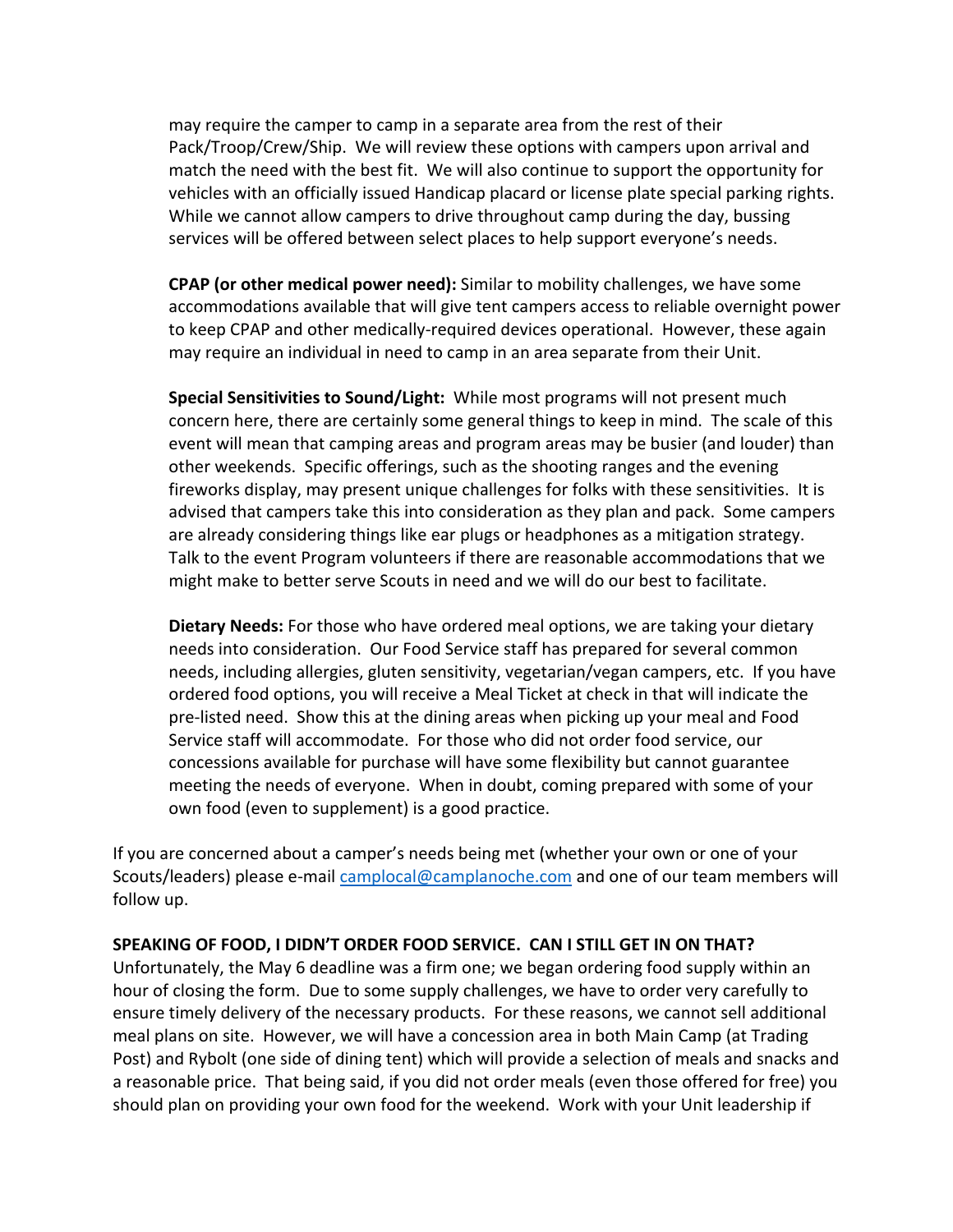you are in need of resources for camp cooking, or reach out to a nearby or affiliated Unit for help.

## **OKAY, SO ABOUT THIS PROGRAM…WHAT SHOULD WE KNOW?**

The first thing you should know is that our volunteer team worked REALLY HARD putting this awesome set of programs together. You should also know that details for all programs are available in the program-specific Handbooks published at www.camplanoche.com/cfc100

Here are few other important notes to help you navigate and succeed in many activities:

- 1. BE PREPARED! Every Scout should plan on carrying. A few essentials on their person at all times, including a pen/pencil, some loose paper or small notebook, and a pocket knife (if they are allowed based on their rank/possession of a Totin' or Whittling Chip). Everyone should also have with them a water bottle at all times.
- 2. USE YOUR HANDBOOK! The event Handbook for your program level is your guide to all he adventure. Carry it with you all weekend and use it to participate in everything that interests you!
- 3. BUDDY SYSTEM! Not only is it a safety thing, it is also a REALLY good way of succeeding in many activities. Some activities will require participation/cooperation between more than one Scout. Everyone is encouraged to navigate the event with at least one Scout buddy; the event is best enjoyed as a Den/Patrol.
- 4. ASK FOR HELP! Scouts should be comfortable asking for help when they need it. Encourage them to seek out help from Campmasters, volunteer Staff, and anyone else who might be able to point them in the right direction.

# **WHAT ABOUT THAT TALENT THING? HOW DOES THAT WORK?**

Our special "CFC has TALENT" contest will be auditioning Scouts and adults of all ages all day, from 9 am to 3 pm, in both Rybolt and Main Camp. Auditions are to last 2-3 minutes and can be any (Scout appropriate and safe) skill, talent, or demo. A set of performers will be selected to present their talent on the Main Camp Stage as part of the Evening Show in Main Camp. NOTE: Performers must supply their own equipment/instrument for their audition. We will provide a speaker and microphone, but if you need anything else, please bring it yourself. See pg 20 in the Cub Handbook and pg 24 in the Scouts BSA/Venturing Handbook for more info.

# **AND ZIPLINE HAS SOME NOTE ABOUT A 'LOTTERY'?**

Yes. Tomorrow (Thursday) a special notice will go out to Registration Contacts (the person who made the registration) notifying you if any eligible Scouts were selected for a zipline time. We will be selecting 175 Scouts BSA/Venturer/Sea Scout campers at random for an opportunity to ride the zipline; they will be given a 2-hour window of time that they can ride. Other Scouts (11 years of age and up) can hike to the Zipline and wait in a "general" line, but rides are not guaranteed and first priority goes to those selected by lottery. *(Want a better chance at riding? Have your Troop book a weekend campout later in the year and request a 2-hour block JUST FOR YOUR TROOP at the Zipline!)*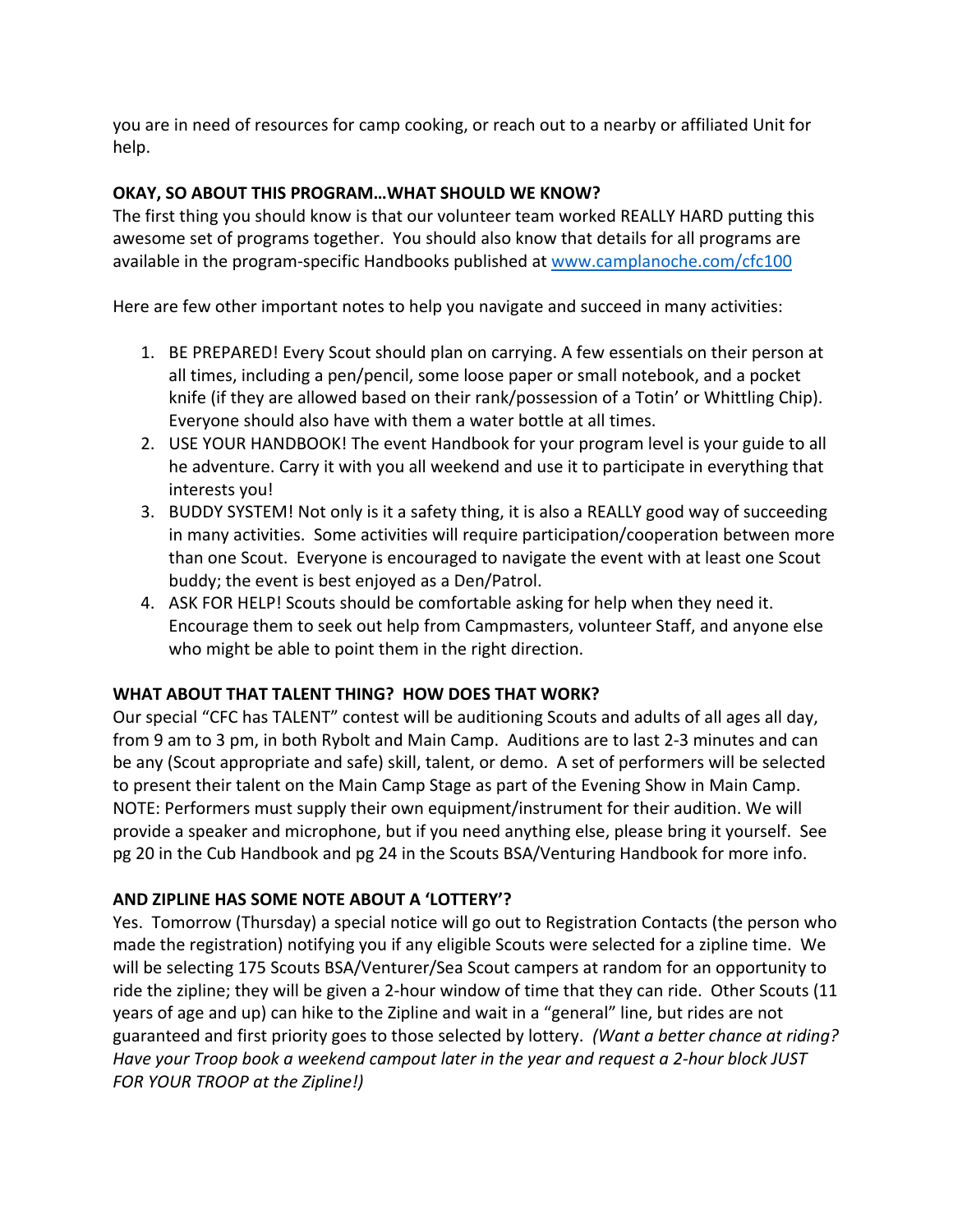## **OKAY, HOW MANY PROGRAMS ARE THERE?**

Between the program-specific stuff and the general programs, there are over 60 offerings available to each program level; that's over 100 total activities being offered throughout the day.

## **THAT'S A LOT OF STUFF IN THAT HANDBOOK! HOW ARE SCOUTS SUPPOSED TO DO ALL OF THE STUFF FOR THAT COIN?**

You're right, it's a lot, and we're proud of it. But we also recognize that many Scouts will not be able to do (or will not be interested in doing) everything, and that's okay. We did our best to set the "required minimums" for each Handbook Chapter at a reasonable level to make it a challenge while keeping it attainable for most everyone. The activities also represent a wide range of choices with various times needed to complete them. Meaning some activities may take a Scout 10 minutes to complete while others might take 2 minutes. And Scouts who are already talented in certain areas, such as plant identification or knots, may find that certain activities are very easy to complete. The variety of choice within each chapter gives all Scouts a chance to strategize how THEY want to earn the Coin, making every Scout's experience a little different!

## **YEAH, BUT SOME OF THESE THINGS ARE ALL THE WAY ON THE OTHER END OF CAMP! HOW CAN THEY DO IT ALL?**

Again, the goal is not for all Scouts to do all activities; it would be impossible. But, to make the opportunity to do MOST things on the list attainable, we have arranged a bus service to transport campers from Main Camp to Rybolt and back. Buses will run from 9 am to 5 pm, departing from their pick-up locations roughly every 15 minutes. See page "vi" in the event Handbook for bus stop locations.

## **MY SCOUTS SAY THEY SPEND TOO MUCH TIME ON A BUS ALREADY. HOW CAN THEY GET AROUND WITHOUT THE BUS?**

There is an easily hikable trail (the "Scout Spirit Trail") between Rybolt and Main Camp. The hike takes about 15 minutes. There are no bathrooms along the trail.

## **BUSSING ENDS AT 5 PM BUT THERE IS A CLOSING PROGRAM IN MAIN CAMP LATER. HOW DO SCOUT AND VENTURING CAMPERS GET THERE?**

Take a hike! The "Scout Spirit Trail" will be the only route between Rybolt and Main Camp after 5 pm. We have scheduled things to accommodate the 15-20 minutes necessary to hike down to Main Camp for the show and fireworks. The trail will be dimly lit, but all Scouts should be expected to carry a flashlight.

## **AND THAT WORLD RECORD THING? WHAT'S THE DEAL THERE?**

Yeah, we are attempting to BEAT a World Record by hosting the BIGGEST SCOUT CRACKER BARREL EVER! We'll be BUILDING it up at Rybolt Saturday night while the show is going on and then serving those snacks to everyone. The plan is to confirm and document the length of the spread for submission to the judges and then split the snacks between both Rybolt and Main Camp. The spread will be set in the Dining Tents in both areas and is open to everyone.